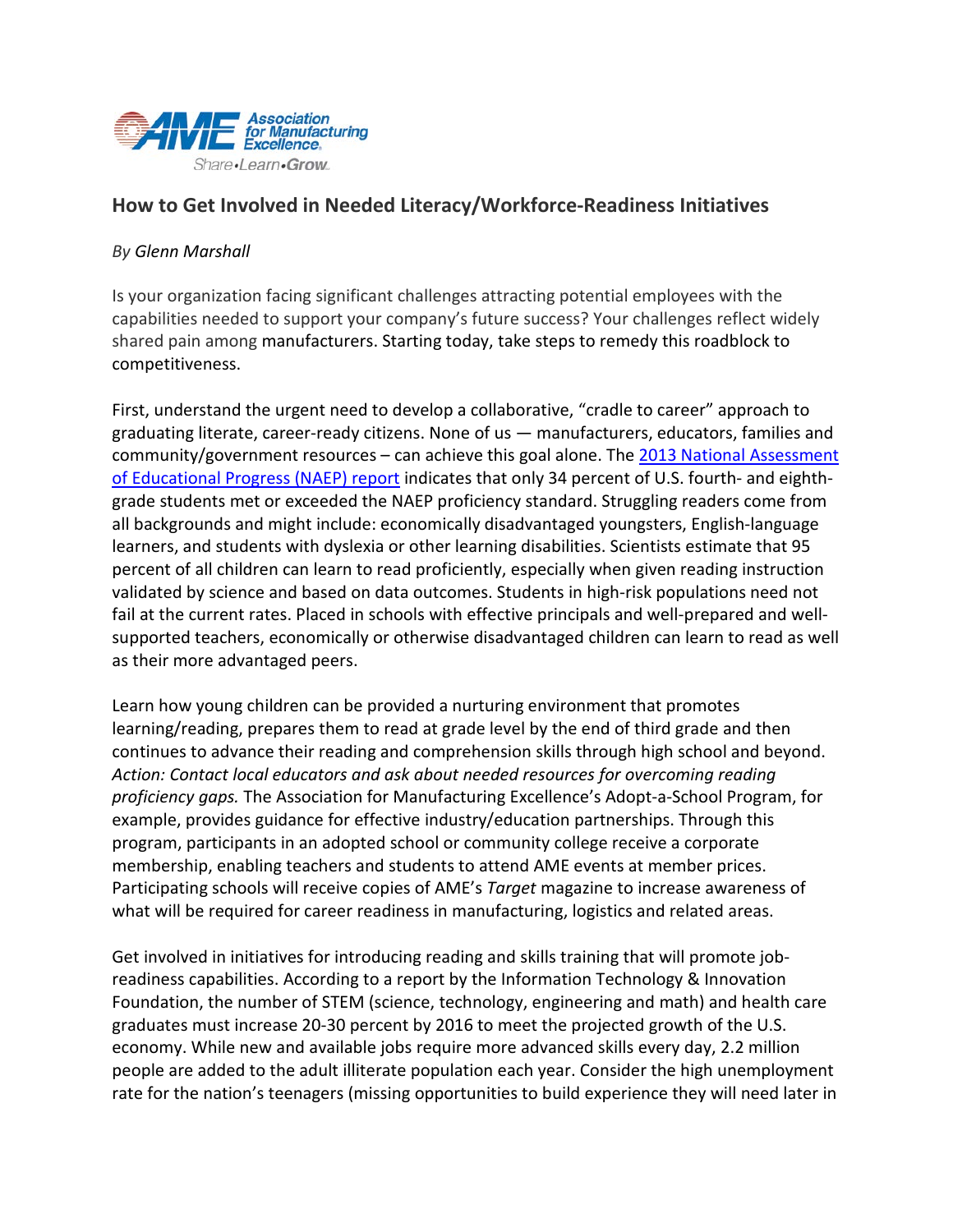life) and more than 92 million people of working age who are not participating in the workforce. Such unemployment and under-employment costs taxpayers millions of dollars in public assistance and potential future prison costs. *Action: Get involved with the* [STEM](http://www.stemedcoalition.org/)  [Education Coalition](http://www.stemedcoalition.org/) and other organizations fostering awareness/action to support STEM education programs.

Participate in launching an educational and manufacturing renaissance to provide a highquality, literacy-rich environment — a prerequisite for academic and economic success. The [Literacy Education for All, Results for the Nation](http://www.murray.senate.gov/education/LEARNact.pdf) (LEARN) Act proposes comprehensive state and local literacy programs to ensure that children from birth to grade 12 have the reading and writing skills needed for success in school and beyond. *Action: Check the [Literate Nation](http://literatenation.org/)  [website](http://literatenation.org/) for information on tools and knowledge supporting literacy solutions.*

Reach out to local and regional organizations with shared concern about the crucial need for building literacy and job readiness skills/understanding. One example: Th[e Literate Nation-](http://literatenation.org/wp-content/uploads/2013/10/LiterateNationVACoalitionBriefRevised.pdf)[Virginia Coalition](http://literatenation.org/wp-content/uploads/2013/10/LiterateNationVACoalitionBriefRevised.pdf) is working to graduate more [literate, career-ready citizens](http://literatenation.org/wp-content/uploads/2013/10/LiterateNationVACoalitionBriefRevised.pdf) and supports the school-dropout-reduction initiative led by [America's Promise Alliance.](http://www.americaspromise.org/Our-Work/Grad-Nation.aspx)

The [Youth Promise Act,](http://youthpromiseaction.org/about-bill.html) when implemented, will fund evidence-based practices to interrupt the cradle-to-prison pipeline that is far too common today. The act will encourage and require leadership and oversight of these programs through community-based committees. Research shows that evidenced-based [prevention programs for at-risk youth s](http://www.bobbyscott.house.gov/youth-promise-act/)ave much more than they cost.



## Preparing our children for their future

A University of Virginia Miller Center commission, chaired by former governors Haley Barbour and Evan Bayh, released a report offering innovative, non-partisan, actionable ideas on how to create middle-class manufacturing jobs. These ideas include providing a more flexible education system, certification programs, and access to financing and technology. The AME Adopt-a-School initiative is a good first step in deploying these ideas as shown below:

*Source: Literate Nation*